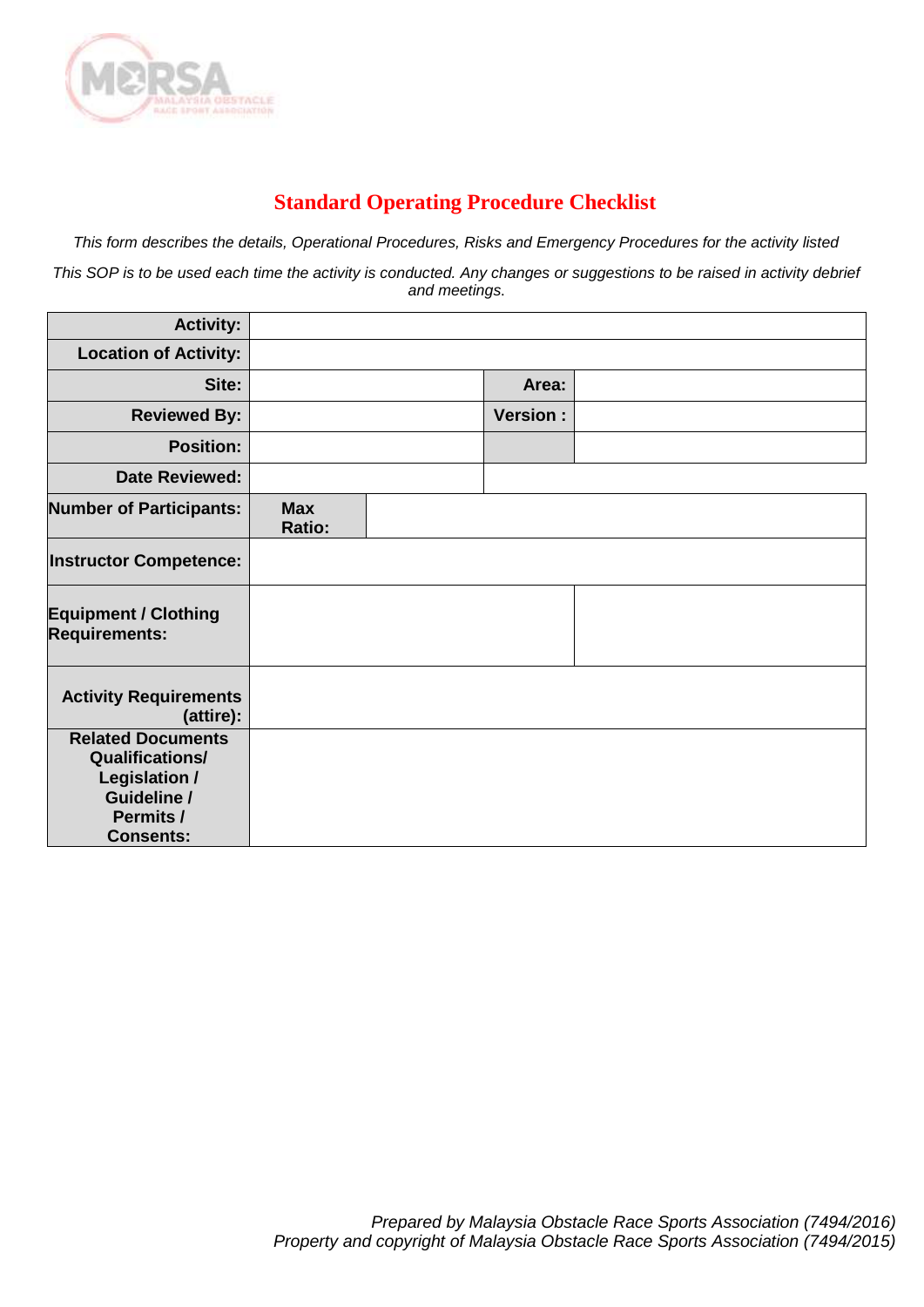

|                           | <b>Operating</b><br><b>Procedures</b>              |  |
|---------------------------|----------------------------------------------------|--|
|                           |                                                    |  |
|                           | <b>Pre-activity Check</b>                          |  |
| 1                         |                                                    |  |
| $\overline{2}$            |                                                    |  |
| $\ensuremath{\mathsf{3}}$ |                                                    |  |
| <b>Setup</b>              |                                                    |  |
| 1                         |                                                    |  |
| $\overline{2}$            |                                                    |  |
| $\mathbf{3}$              |                                                    |  |
| $\overline{4}$            |                                                    |  |
|                           | <b>Instructor Brief to other Group Supervisors</b> |  |
| $\mathbf 1$               |                                                    |  |
|                           |                                                    |  |
| $\overline{2}$            |                                                    |  |
| 3                         |                                                    |  |
| $\overline{4}$            |                                                    |  |
|                           | <b>Instructor Brief to Participants</b>            |  |
| 1                         |                                                    |  |
| $\overline{2}$            |                                                    |  |
|                           |                                                    |  |
| $\mathsf 3$<br>4          |                                                    |  |
| $\overline{5}$            |                                                    |  |
| $\,6$                     |                                                    |  |
|                           | <b>Debrief suggestions</b>                         |  |
| 1                         |                                                    |  |
| $\overline{2}$            |                                                    |  |
| $\ensuremath{\mathsf{3}}$ |                                                    |  |
|                           | <b>Closing Down the Activity</b>                   |  |
| $\mathbf 1$               |                                                    |  |
| $\overline{2}$            |                                                    |  |
|                           |                                                    |  |
| $\ensuremath{\mathsf{3}}$ |                                                    |  |
|                           | <b>Pause points</b>                                |  |
| 1                         |                                                    |  |
| $\overline{2}$            |                                                    |  |
| 3                         |                                                    |  |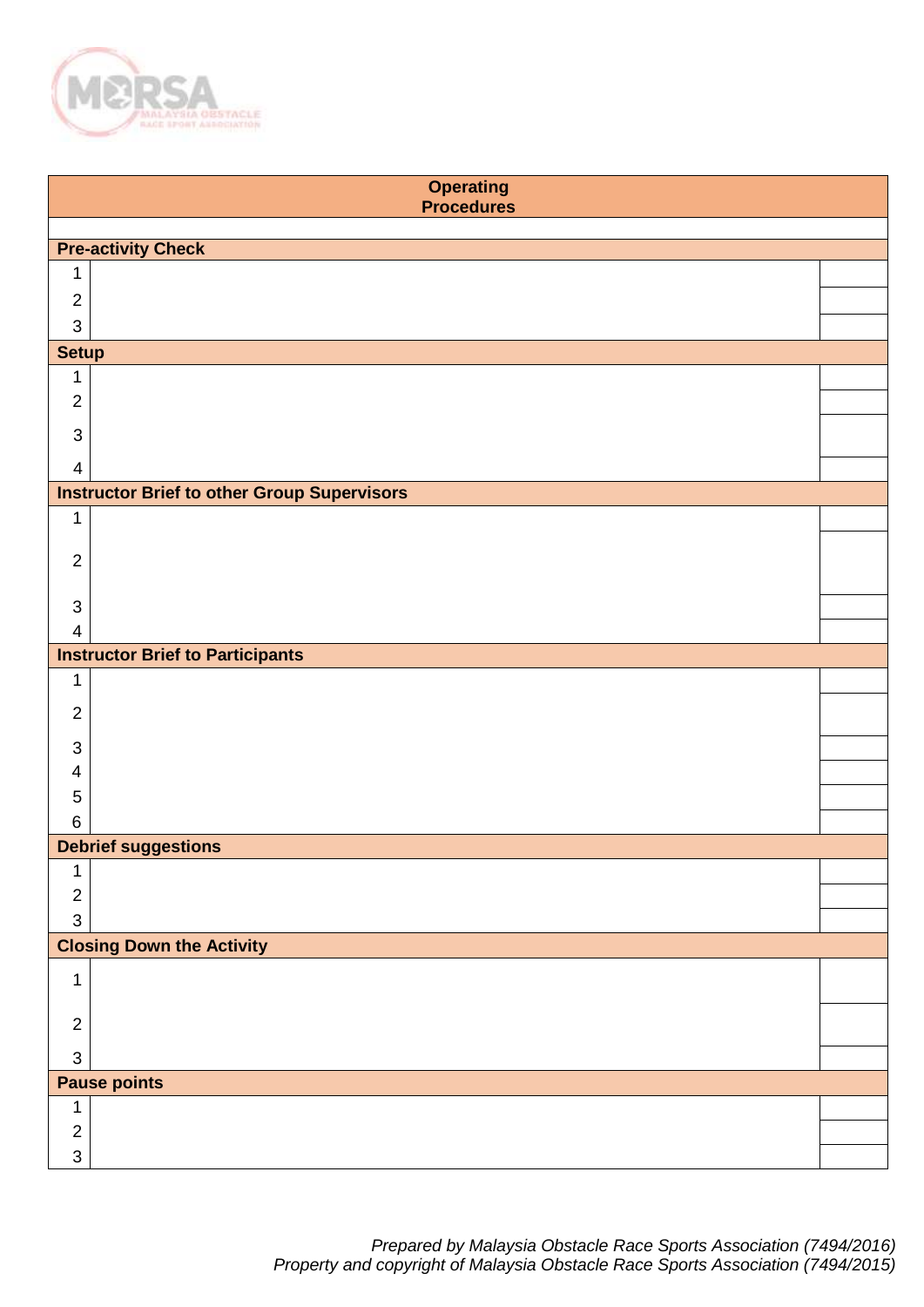

|                       | <b>Hazards and risk Identification</b>                                                                               |                             |               |                             |  |  |  |
|-----------------------|----------------------------------------------------------------------------------------------------------------------|-----------------------------|---------------|-----------------------------|--|--|--|
|                       | This section describes some reasonably foreseeable risk, its potential level and suggested management<br>strategies. |                             |               |                             |  |  |  |
|                       | *All Risk must be continually monitored throughout the activity*                                                     |                             |               |                             |  |  |  |
| <b>Environment</b>    | New hazards/ risk must be reported or resolved appropriately as soon as possible.                                    | <b>Risk Level</b>           |               | <b>Hierarch of</b>          |  |  |  |
| <b>Specific Risks</b> | <b>Risk Management Strategy</b>                                                                                      | Managed                     | Unmanag<br>ed | contr                       |  |  |  |
|                       |                                                                                                                      |                             |               |                             |  |  |  |
|                       |                                                                                                                      |                             |               |                             |  |  |  |
|                       |                                                                                                                      |                             |               |                             |  |  |  |
|                       |                                                                                                                      |                             |               |                             |  |  |  |
|                       |                                                                                                                      |                             |               |                             |  |  |  |
|                       |                                                                                                                      |                             |               |                             |  |  |  |
|                       |                                                                                                                      |                             |               |                             |  |  |  |
|                       |                                                                                                                      |                             |               |                             |  |  |  |
|                       |                                                                                                                      |                             |               |                             |  |  |  |
|                       |                                                                                                                      |                             |               |                             |  |  |  |
| <b>Activity</b>       | <b>Risk Management Strategy</b>                                                                                      | <b>Risk Level</b>           |               | <b>Hierarch of</b>          |  |  |  |
| <b>Specific Risks</b> |                                                                                                                      | Managed                     | Unmana<br>ged | contr                       |  |  |  |
|                       |                                                                                                                      |                             |               |                             |  |  |  |
|                       |                                                                                                                      |                             |               |                             |  |  |  |
|                       |                                                                                                                      |                             |               |                             |  |  |  |
|                       |                                                                                                                      |                             |               |                             |  |  |  |
|                       |                                                                                                                      |                             |               |                             |  |  |  |
|                       |                                                                                                                      |                             |               |                             |  |  |  |
|                       |                                                                                                                      |                             |               |                             |  |  |  |
|                       |                                                                                                                      |                             |               |                             |  |  |  |
|                       |                                                                                                                      |                             |               |                             |  |  |  |
| <b>Equipment</b>      | <b>Risk Management Strategy</b>                                                                                      | <b>Risk Level</b>           |               | <b>Hierarch of</b>          |  |  |  |
| <b>Specific Risks</b> |                                                                                                                      | Managed                     | Unmana<br>ged | contr                       |  |  |  |
|                       |                                                                                                                      |                             |               |                             |  |  |  |
|                       |                                                                                                                      |                             |               |                             |  |  |  |
|                       |                                                                                                                      |                             |               |                             |  |  |  |
| <b>Pause Points</b>   | <b>Risk Management Strategy</b>                                                                                      | <b>Risk Level</b><br>Unmana |               | <b>Hierarch</b><br>of contr |  |  |  |
|                       |                                                                                                                      | Managed                     | ged           |                             |  |  |  |
|                       |                                                                                                                      |                             |               |                             |  |  |  |
|                       |                                                                                                                      |                             |               |                             |  |  |  |
|                       |                                                                                                                      |                             |               |                             |  |  |  |